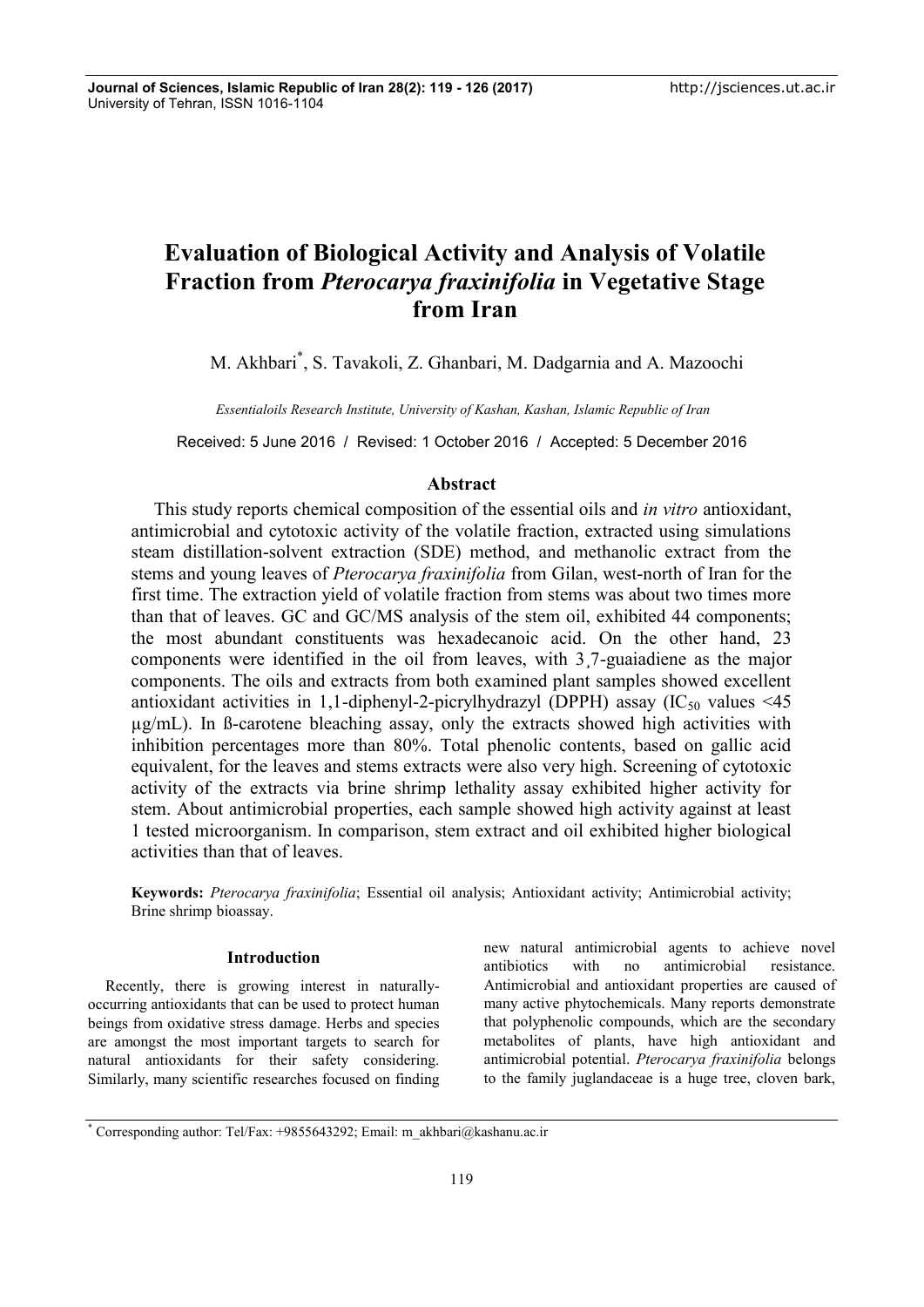dark grey colour with height 35 m [1]. It is a beautiful tree and also an attractive garden and street plant because of its wide crown, pendulous fruiting spikes and large pinnate leaves. The plant is a fast-growing tree species, naturally distributed throughout western region of Black Sea in Turkey and is native to the Caucasus from northern Iran to the Ukraine [2,3]. In Iran, This species grows wildly in Golestan, Gillan and Mazandaran provinces; also in recent years were reported in Ilam and Lorestan provinces [1]. It has been shown that the leaves of this plant have antimicrobial activity against *Bacillus subtilis*, *Candida albicans* and *Cladosporium cucumericum*, as well as larvicidal activity against *Aedes aegypti* [4]. Native people also have used its young leaves as anesthetic agent for catching fish [5], dyeing and antifungal agent for a long time [2-4]. Sudorific property is the only remedy effect that has been reported for this plant [2,3].

As far as existing active components were concerned, 5-hydroxy-1,4-naphthoquinone components or juglone that shows high antimicrobial activity against some bacteria and fungi strains, were found in the leaves of this tree [5]. Factually it is well documented that many of 1,4–naphthoquinone derivatives show antimicrobial activity, especially if a hydroxyl group is present at the C-5 position [2,3]. Isolation of coumaroylspermidine from *P. fraxinifolia* from Mazandaran province of Iran have also been reported [2].

In addition, good antioxidant activity in thiobarbituric acid model and neurotoxicity potential based on cholinesterase activity and histopathology has been reported from *P. fraxinifolia* [2].

Recently, we and other members of our research group have published two reports about chemical composition and biological activity of *P. fraxinifolia*. One of them is about leaves, barks and fruits [7] and the other one is about identification of some phytochemicals isolated from methanol extract [8]. Exept of these reports, literature survey indicates that, there is only one study on the antioxidant activity and essential oil composition of the *P. fraxinifolia* which is related to leaves of the plant from Mazandaran province of Iran, with bisabolol oxide as the major component [2- 5].

To the best of our knowledge, there is no information, concerning the essential oil composition and biological activity of the leaves and stems of *P. fraxinifolia* compare to each other,. Because local people used to use young leaves of this plant for its traditional applications as mentioned above, in this study, the leaves and stems of *P. fraxinifolia* was collected in vegetative stage and volatile Secondary Metabolites (VSM) composition as well as some *in-* *vitro* biological activities of methanolic extracts were investigated.

#### **Materials and Methods**

#### *Plant materials*

Young leaves and stems of *P. fraxinifolia* were collected in May 2011 from Hashtpar, Gillan province, west north of Iran. A voucher specimen was deposited in the herbarium of Research Institute of Forests and Rangelands, Kashan, Iran (Voucher No. KBGH 8114).

#### *Volatile fraction separation*

The plant materials were dried in shadow at room temperature and then ground with a rolling mill (Retschmuhle, GmbH, 5657 HAAN, Germany). The volatile fraction of each crushed leaves and stems (100g) were individually extracted via simultaneous distillation- extraction (SDE) [6] method for 1.5 h using *n*-pentane as solvent. In this method the yield of extraction is elevated via trapping the volatile compounds in *n*-pentane. The *n*-pentane solution was then dehydrated by anhydrous sodium sulphate; and was evaporated at room temperature under vacuum to yield 0.43% and 0.6% of the stem and leaves yellow oils. The oils were recovered and stored at low temperature  $(4^0C)$ under nitrogen atmosphere in amber vials and were used for analyses within a few days.

#### *GC-FID analysis*

Oils obtained from the plant were analyzed using an Agilent HP-6890 gas chromatograph (Agilent Technologies, Palo Alto, CA, USA) with HP-5MS 5% phenylmethylsiloxane capillary column (30 m  $\times$  0.25 mm, 0.25 µm filmthickness; Restek, Bellefonte, PA) equipped with a FID detector. Oven temperature was kept at  $60^{\circ}$ C for 3 min initially, and then raised with a rate of  $3^0$ C/min to  $250^0$ C. Injector and detector temperatures were set at 220 and 290 $^0$ C, respectively. Helium (1 mL/min) was used as carrier gas and diluted samples  $(1/1000$  in *n*-pentane, v/v) of 1.0  $\mu$ L were injected manually in the split less mode. Peaks area percents were used for obtaining quantitative data.

## *GC-Mass analysis*

GC/MS analysis of the oils were carried out on an Agilent HP- 6890 gas chromatograph (Agilent Technologies, Palo Alto, CA, USA) with a HP-5MS 5% phenylmethylsiloxane capillary column (30 m  $\times$  0.25 mm,  $0.25 \mu m$  film thickness; Restek, Bellefonte, PA) equipped with an Agilent HP-5973 mass selective detector in the electron impact mode (ionization energy: 70 eV) operating under the same conditions as described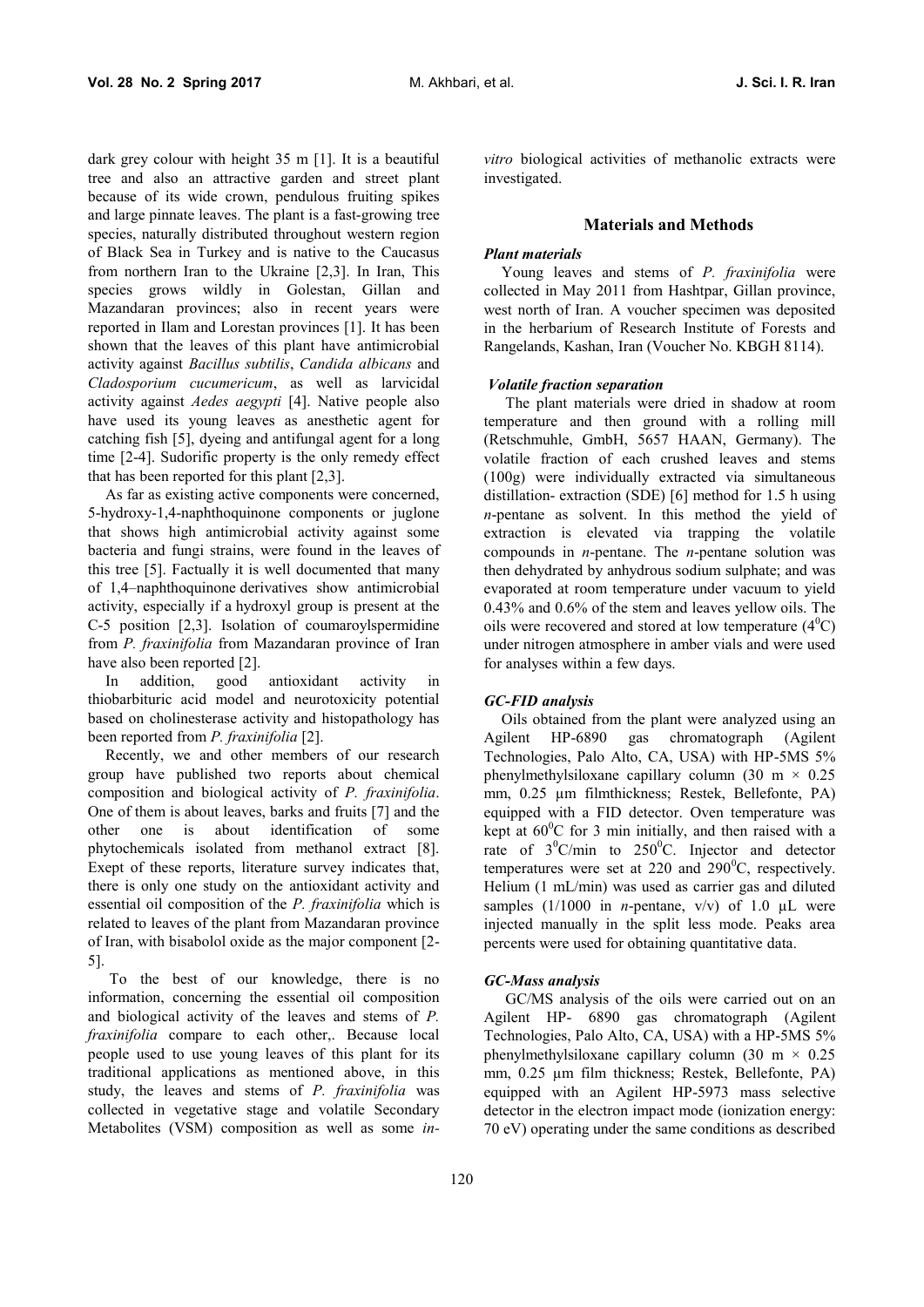above. Retention indices (RI) were calculated for all components using a homologous series of n-alkanes injected in conditions equal to the samples ones.

Identification of components of the volatile fraction was based on retention indices relative to n-alkanes and computer matching with the Wiley275.L and Wiley7n.L libraries as well as comparisons of the fragmentation pattern of the mass spectra with the data published in the literature [9].

#### *Preparation of extracts*

The portions (50 g) of each ground leaves and stems were individually transferred to cellulose thimbles and subjected to soxhlet extraction with 500 mL methanol for 8 h at the boiling temperature of the solvent The extracts were concentrated using a rotary evaporator (Buchi Rotavapor R-200, Flawil, Switzerland) at a maximum temperature of  $45^{\circ}$ C. All volatile components of the extract, and traces of the solvent (methanol) used in the extraction process, were completely removed using a vacuum oven (Memmert, VO400, Germany), working at temperature and pressure of 50 $\degree$ C and 7.5 torr, respectively. The extracts of the leaves and stems, vielded  $34\%$  and  $14\%$  (w/w) on the basis of the weight of dried material, were stored in amber vials in the refrigerator and used for analyses within a few days.

# *Antioxidant activity*

#### *Antioxidant Activity in the ß-Carotene-Bleaching assay*

In this assay, antioxidant activity was determined by measuring the inhibition of volatile organic compounds and conjugated diene hydroperoxides arising from linoleic acid oxidation. The method described by Akhbari & Batooli, et al [10] was used with slight modifications. A stock solution of *β*-carotene and linoleic acid was prepared with 0.5 mg of *β*-carotene in 1 mL chloroform, 25  $\mu$ L of linoleic acid and 200 mg tween 40. The chloroform was evaporated under vacuum and 100 mL of oxygen-saturated distilled water was then added to the residue. The samples (2 g/L) were dissolved in DMSO and 350 µL of each sample solution was added to 2.5 mL of the above mixture in test tubes. The test tubes were incubated in a hot water bath at 50 °C for 2 h, together with two blanks, one contained the antioxidant BHT as a positive control and the other contained the same volume of DMSO instead of the extracts. The test tube with BHT maintained its yellow color during the incubation period. The absorbance was measured at 470 nm on an ultraviolet spectrophotometer (Cintra 6, GBC, Australia). Antioxidant activities (inhibition percentage, I%) of the samples were calculated using the following equation:

 $I\% = (A_{\beta\text{-carotene}}/A^0_{\beta\text{-carotene}}) \times 100$ 

where  $A_{\beta\text{-carotene}}$  is the absorbance of  $\beta\text{-carotene}$  after 2 h assay remaining in the samples and  $A^0$ <sub>β-carotene</sub> is the absorbance of *β*–carotene at the beginning of the experiments. All tests were carried out in triplicate and inhibition percentages were reported as means  $\pm$  SD of triplicates.

## *1,1-Diphenyl-2-picrylhydrazyl (DPPH) Radical- Scavenging Activity*

The 2,2-diphenyl-1-picrylhydrazyl (DPPH) assay usually involves hydrogen atom transfer reaction but, based on kinetic data, an electron transfer mechanism has also been suggested for this assay [11]. Radical scavenging activity of the plant volatile fraction and extracts was determined using a published DPPH radical scavenging activity assay method [12,13] with minor modifications. Briefly, stock solutions (10 mg/mL each) of the volatile fraction, extracts and the synthetic standard antioxidant BHT were prepared in methanol. Dilutions are made to obtain concentrations ranging from 1 to  $5 \times 10^{-10}$  mg/mL. Diluted solutions (1 mL each) were mixed with 1 mL of a freshly prepared 80 µg/mL DPPH methanol solution and allowed to stand for 30 min in the dark at room temperature for any reaction to take place. Ultraviolet (UV) absorbance of these solutions were recorded on a spectrophotometer (Cintra 6, GBC, Australia) at 517 nm using a blank containing the same concentration of oil or extracts or BHT without DPPH. Inhibition of free radical DPPH in percent  $(1\%)$  was calculated as follow:

$$
I\% = [(A_{\text{blank}} - A_{\text{sample}})/A_{\text{blank}}] \times 100
$$

where Ablank is the absorbance of the control reaction (containing all reagents except the test compound), and Asample is the absorbance of the test compound. The sample concentration providing  $50\%$  inhibition (IC<sub>50</sub>) was calculated by plotting inhibition percentages against concentrations of the sample. All tests were carried out in triplicate and  $IC_{50}$  values were reported as means  $\pm$  SD of triplicates.

## *Assay for Total Phenolic Content*

In this part, total phenolic contents of the methanolic extracts of *P. fraxinifolia* were determined using published procedure involving Folin–Ciocalteu phenol reagent and gallic acid standard [14]. Solutions of the extracts (0.1 mL of each) containing 1000 µg of the extracts were taken individually in volumetric flasks, 46 mL of distilled water and 1 mL of Folin–Ciocalteu phenol reagent were added to them and the flasks were thoroughly shaken. After 3 min, 3 mL of  $2\%$  (w/v)  $Na<sub>2</sub>CO<sub>3</sub>$  solution was added and the mixtures were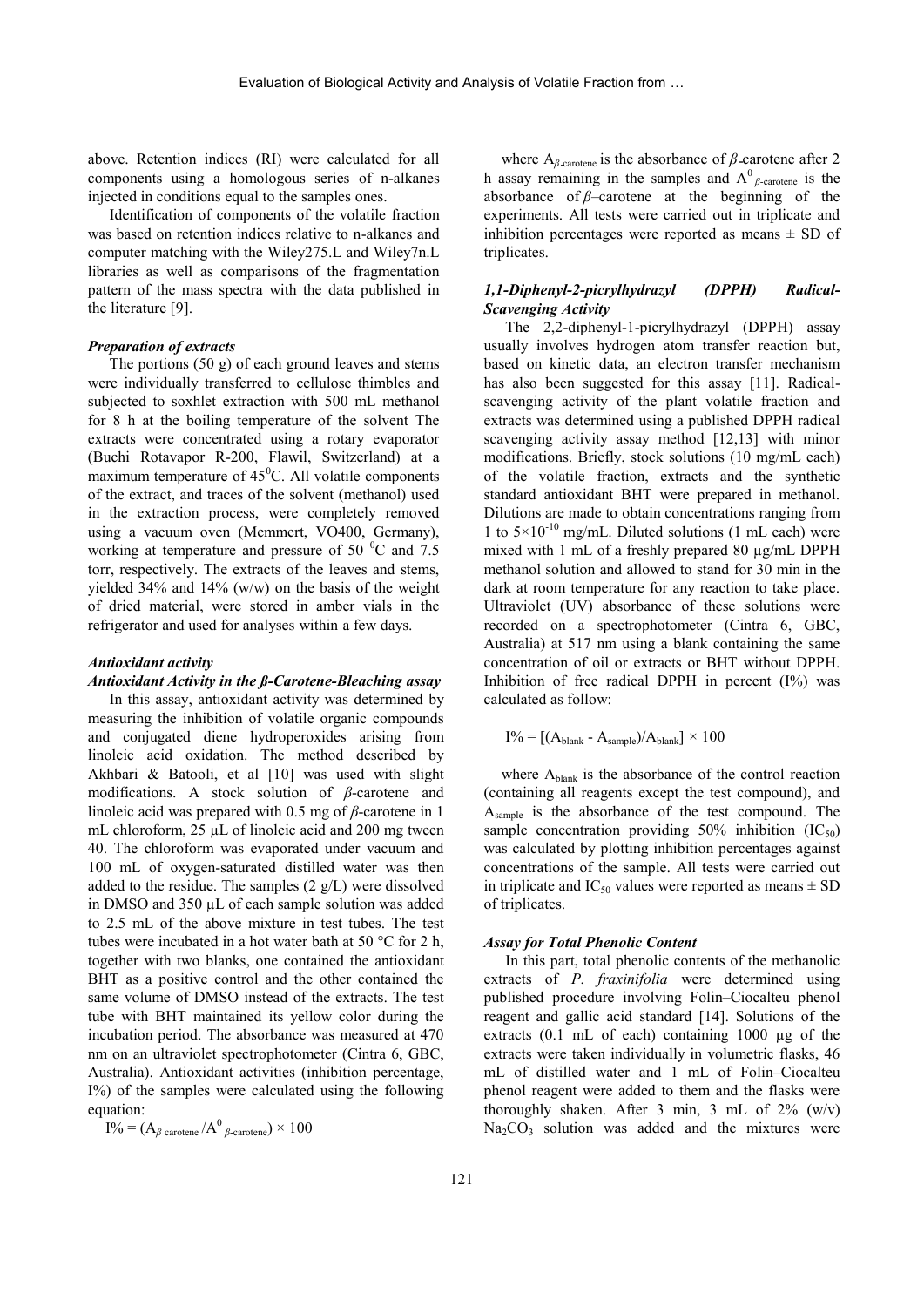allowed to stand for 2 h with intermittent shaking. Absorbance were measured at 760 nm. The same procedure was repeated for all the standard gallic acid solutions  $(0-1000 \mu g/mL)$  and a standard curve was obtained with the following equation:

```
Absorbance = 0.0012 \times gallic acid (µg) + 0.0033
```
Total phenols of each extract, as gallic acid equivalents, were determined using its absorbance measured at 760 nm as input to the obtained standard curve and its equation. All tests were carried out in triplicate and phenolic contents as gallic acid equivalents were reported as means  $\pm$  SD of triplicate determinations.

#### *Antimicrobial activity*

*Microbial strains:* The oils and extracts of *P. fraxinifolia* were individually tested against a set of 11 microorganisms. Following microbial strains were provided by Iranian Research Organization for Science and Technology (IROST) and used in this research:, *Escherichia coli (ATCC 10536), Bacillus subtilis (ATCC 6633), Staphylococcus aureus (ATCC 29737), Klebsiella pneumoniae (ATCC 10031), Staphylococcus epidermidis (ATCC 12228), Shigella dysenteriae (PTCC 1188), Proteus vulgaris (PTCC 1182), Salmonella paratyphi-A serotype (ATCC 5702), Candida albicans (ATCC 10231), Aspergillus niger (ATCC 16404) and Aspergillus brasiliensis (PTCC 5011).* Bacterial strains were cultured overnight at  $37 \text{ °C}$  in nutrient agar (NA) and fungi were cultured overnight at 30 °C in sabouraud dextrose agar (SDA).

#### *Disk diffusion assay*

Determination of antimicrobial activities of the oils and extracts of *P. fraxinifolia* were accomplished by agar disc diffusion method [10]. The dried plant extracts were dissolved in DMSO to a final concentration of 30 mg/mL and filtered by 0.45 µm Millipore filters for sterilization. Antimicrobial tests were carried out using employing 100  $\mu$ L of suspension containing 10<sup>8</sup> CFU/mL of bacteria,  $10^6$  CFU/mL of yeast and  $10^4$  spore/mL of fungi spread on the nutrient agar (NA), sabouraud dextrose (SD) agar and potato dextrose (PD) agar mediums, respectively. The discs (6 mm in diameter) impregnated with 10 µL of the essential oils or the extracts solution (300 µg/disc) and DMSO (as negative control) were placed on the inoculated agar. The inoculated plates were incubated for 24 h at  $37^{\circ}$ C for bacterial strains and 48 h and 72 h at 30  $^{\circ}$ C for yeast and mold isolates, respectively. Gentamicin (10 µg/disc) and rifampin (5 µg/disc) were used for bacteria and nystatin

(100 I.U.) was used for fungi as positive controls. The diameters of inhibition zones were used as a measure of antimicrobial activity and each assay was repeated twice.

## *Micro-well dilution assay*

Bacterial strains and yeast sensitive to the plant extracts and volatile fraction in disc diffusion assay were studied for their minimal inhibition concentration (MIC) values using micro-well dilution assay method [10]. The inocula of the microbial strains were prepared from 12 h broth cultures and suspensions were adjusted to 0.5 McFarland standard turbidity. The extracts and oils of *P. fraxinifolia* dissolved in 10% DMSO were first diluted to the highest concentration  $(500 \text{ kg/mL})$  to be tested, and then serial twofold dilutions were made in a concentration range of 7.8–500 µg/mL in 10 mL sterile test tubes containing brain heart infusion (BHI) broth for bacterial strains and sabouraud dextrose (SD) broth for the yeast. The 96-well plates were prepared by dispensing 95 µL of the cultures media and 5 µL of the inoculum into each well. A 100 µL aliquot from the stock solutions of the plant products initially prepared at the concentration of 500 µg/mL was added into the first well. Then, 100 uL from their serial dilutions were transferred into six consecutive wells. The last well containing 195 µL of the cultures media without the test materials and 5 µL of the inoculum on each strip was used as negative control. The final volume in each well was 200 µL. Gentamicin and rifampin for bacteria and nystatin for yeast were used as standard drugs for positive control in the conditions identical to that of the tests materials. The plates were covered with sterile plate sealers. Contents of each well were mixed on the plate shaker at 300 rpm for 20 s and then incubated at appropriate temperature for 24 h. Microbial growth was determined by the presence of a white pellet on the well bottom and confirmed by plating 5 µL samples from clear wells on NA medium. The MIC value was defined as the lowest concentration of the plant extract required for inhibiting the growth of each microorganism. All tests were repeated three times.

## *Cytotoxic activity*

#### *Brine shrimp assay*

A brine shrimp lethality bioassay was carried out to investigate the cytotoxicity of the extracts. Brine shrimps (*Artemia salina*) were hatched using brine shrimp eggs in a glass rectangular vessel (5 L), filled with sterile artificial seawater, prepared using water (2 L), NaCl (46 g), MgCl<sub>2</sub>  $\cdot$  6H<sub>2</sub>O (22 g), Na<sub>2</sub>SO<sub>4</sub>(8 g), CaCl<sub>2</sub>  $\cdot$  2H<sub>2</sub>O (2.6 g), and KCl (1.4 g), with a pH of 9.0 adjusted with  $Na<sub>2</sub>CO<sub>3</sub>$ , under constant aeration for 48 h. After hatching, active nauplii free from egg shells were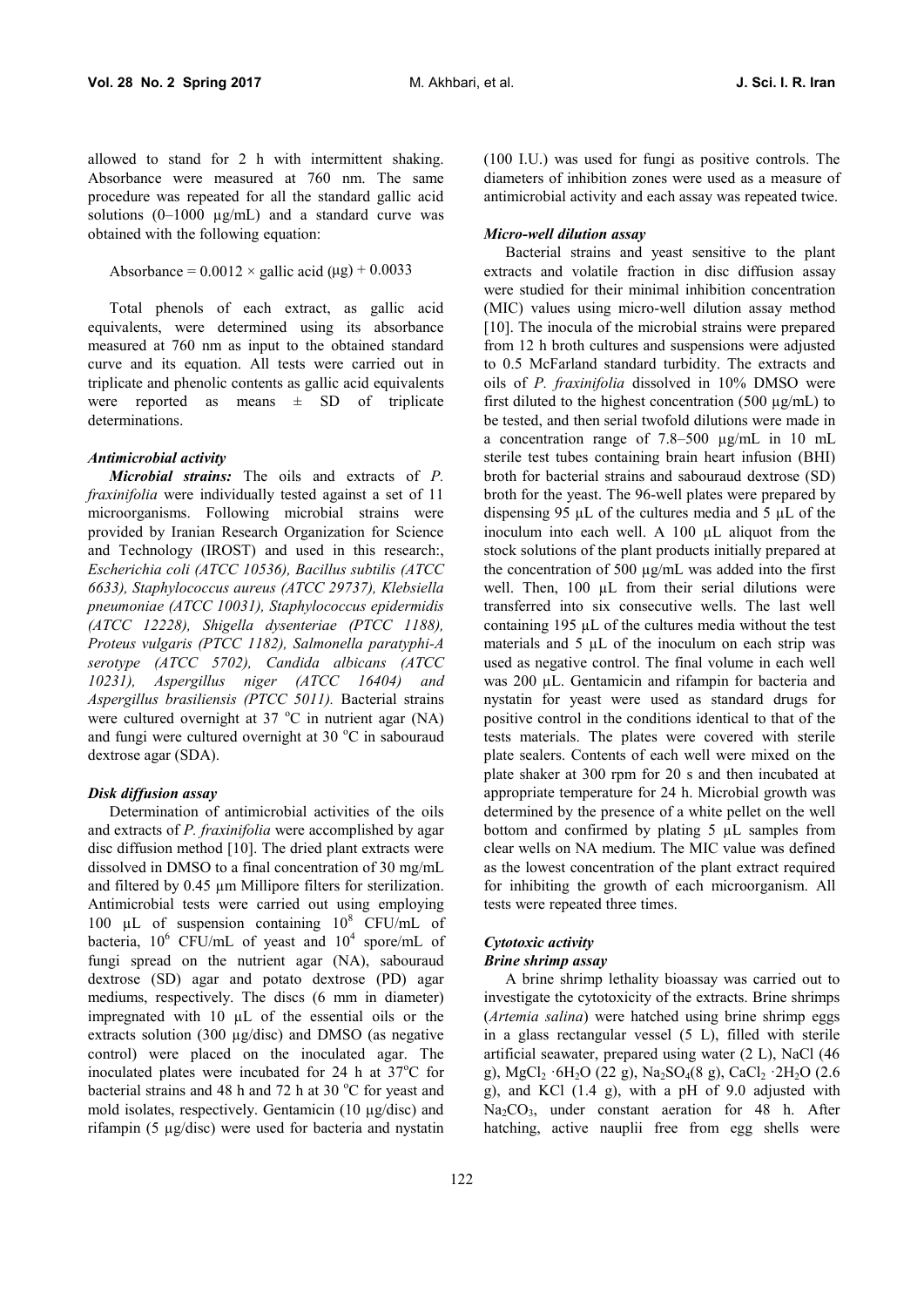collected from the brighter portion of the hatching chamber and used for the assay. Ten nauplii were drawn through a glass capillary and placed in vials containing 5 mL of brine solution. In each experiment the extract solutions were prepared using the brine solution and DMSO. From them were obtained six other solutions at different concentrations, which were then added to the 5 mL brine solution. The vials were maintained at room temperature for 24 h under light, and the surviving larvae were counted. Experiments were conducted along with control and different concentrations (10, 100, 300, 500, 700 and 1000  $\mu$ g mL<sup>-1</sup>) in a set of three tubes per dose. The percentage lethality was determined by comparing the mean surviving larvae of the test and control tubes. Lethal concentration  $(LC_{50})$  values were obtained from the best-fit line plotting concentration versus percentage lethality [15]. All tests were carried out in triplicate and  $LC_{50}$  were reported as means $\pm SD$  of triplicate

#### determinations.

### *Statistical Analysis*

As mentioned above, all the results values are presented as means  $\pm$  SD. Differences between group means were estimated using a one-way analysis of variance followed by Duncan's multiple range tests. Results were considered statistically significant when  $p \leq 0.05$ .

## **Results and Discussion**

## *Chemical composition of the volatile fraction*

SDE extraction of volatile fraction from leaves and stems of *P. fraxinifolia*, yielded 0.6% and 0.43 v/w yellow colored oils on the basis of the weight of dried, for leaves and stems, respectively. Table 1 shows the percentage of volatile fraction compositions. 23

| No.                     | Components <sup>a</sup>                 | Stem $(\% )$ | Leaf $(\% )$ | $KI^b$ | KI <sup>c</sup> |
|-------------------------|-----------------------------------------|--------------|--------------|--------|-----------------|
| 1                       | n-Hexanol                               | 0.20         | -----        | 862    | 870             |
| $\frac{2}{3}$           | $\alpha$ -Pinene                        | -----        | 0.84         | 934    | 939             |
|                         | $\beta$ -Pinene                         |              | 1.02         | 980    | 979             |
| $\overline{\mathbf{4}}$ | p-cymene                                |              | 0.08         | 1025   | 1024            |
| 5                       | 2-Ethyl-1-hexanol                       | 0.94         | -----        | 1027   | 1028            |
| 6                       | δ-Limonene                              | -----        | 0.53         | 1030   | 1029            |
| $\overline{7}$          | 1-Octanol                               | 0.36         | -----        | 1071   | 1068            |
| $\,8\,$                 | Borneol                                 | 0.87         | -----        | 1168   | 1169            |
| 9                       | Terpinen-4-ol                           | -----        | 0.11         | 1179   | 1177            |
| 10                      | methyl salicylate                       | 1.35         | -----        | 1197   | 1191            |
| 11                      | (-)-Myrtenol                            | -----        | 0.09         | 1198   | 1195            |
| 12                      | $\beta$ -Citronellol                    | 1.04         | -----        | 1230   | 1225            |
| 13                      | D-Carvone                               | 0.88         |              | 1247   | 1255            |
| 14                      | Thymol                                  | 0.98         |              | 1294   | 1290            |
| 15                      | Carvacrol                               | 0.98         |              | 1305   | 1299            |
| 16                      | Vinylguajacol                           | 0.60         |              | 1316   | 1320            |
| 17                      | 2,4 Decadienal                          | 1.19         | -----        | 1320   | 1325            |
| 18                      | 1,5,5-Trimethyl-6-methylene-cyclohexene | -----        | 0.31         | 1340   | 1338            |
| 19                      | Eugenol                                 | 0.68         |              | 1360   | 1359            |
| $20\,$                  | γ-n-Amylbutyrolactone                   | 1.14         |              | 1368   | 1371            |
| 21                      | Methyleugenol                           | 0.87         | -----        | 1408   | 1403            |
| 22                      | Trans-Caryophyllene                     | 0.43         | 2.13         | 1423   | 1427            |
| 23                      | 2-Norpinene                             | 2.62         | -----        | 1440   | 1430            |
| 24                      | 3.7-Guaiadiene                          | 3.51         | 27.32        | 1449   | 1440            |
| 25                      | $\alpha$ -Humulene                      | 1.34         |              | 1459   | 1454            |
| 26                      | Alloaromadendrene                       | 5.25         |              | 1466   | 1462            |
| 27                      | $\beta$ -selinene                       | 1.37         |              | 1491   | 1490            |
| 28                      | Viridiflorene                           | -----        | 21.58        | 1496   | 1491            |
| 29                      | $\alpha$ -Curcumene                     | 1.72         | 8.44         | 1500   | 1492            |
| 30                      | Selinene $\leq$ - $\delta$ >            | -----        | 4.36         | 1506   | 1502            |
| 31                      | Zingiberene                             | 1.83         | 5.37         | 1508   | 1509            |
| 32                      | $\beta$ -Bisabolene                     | 1.33         | 3.51         | 1512   | 1512            |
| 33                      | $\delta$ -cadinene                      | 1.68         | -----        | 1528   | 1523            |
| 34                      | $\beta$ -Sesquiphellandrene             |              | 2.27         | 1543   | 1534            |
| 35                      | Germacrene B                            | -----        | 0.58         | 1572   | 1561            |
| 36                      | Palustrol                               | 0.77         | 0.64         | 1582   | 1581            |

**Table 1.** Chemical Composition of *P. fraxinifolia* Essential Oils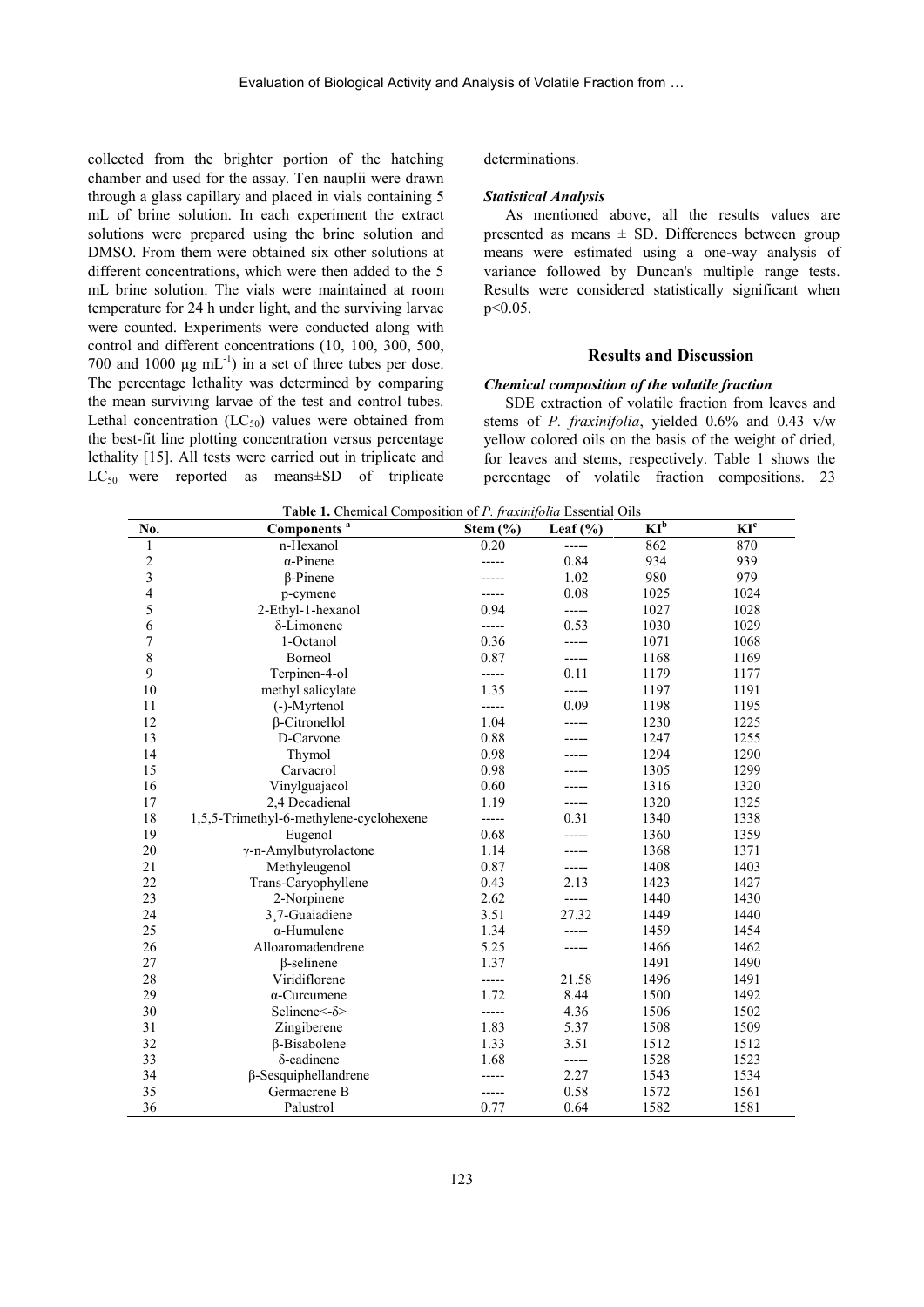**Table 1.** Cntd

|    |                                                | <b>Table 1. Chiu</b> |        |      |       |
|----|------------------------------------------------|----------------------|--------|------|-------|
| 37 | Spathulenol                                    |                      | 4.41   | 1589 | 1583  |
| 38 | Veridiflorol                                   | 3.47                 | 7.22   | 1602 | 1598  |
| 39 | Ledol                                          | 1.22                 | 2.03   | 1611 | 1605  |
| 40 | Humulene epoxide II                            | 2.65                 |        | 1619 | 1608  |
| 41 | Helifolen-12-al D                              | 7.37                 |        | 1625 | 1620  |
| 42 | Dillapiole                                     | 0.90                 |        | 1631 | 1620  |
| 43 | Tau-Murolol                                    | 0.53                 |        | 1636 | 1642  |
| 44 | Agarospirol                                    | 0.60                 |        | 1651 | 1648  |
| 45 | isospathulenol                                 | -----                | 0.69   | 1653 | 1649  |
| 46 | $\beta$ -Eudesmol                              | 0.70                 |        | 1658 | 1650  |
| 47 | $\alpha$ -Cadinol                              | 0.58                 | 0.39   | 1662 | 1654  |
| 48 | Germacra-4(15),5,10,(14)-trien-1- $\alpha$ -ol | 7.98                 |        | 1701 | 1686  |
| 49 | trans-Farnesol                                 | 1.23                 |        | 1726 | 1743  |
| 50 | Tetradecanoic acid                             | 1.95                 |        | 1772 | 1763  |
| 51 | Hexahydrofarnesylacetone                       | 0.58                 |        | 1848 | ----- |
| 52 | nonadecane                                     | 0.7                  |        | 1901 | 1900  |
| 53 | Hexadecanoic acid                              | 21.74                |        | 1997 | 1991  |
| 54 | Heneicosane                                    | 0.64                 |        | 2099 | 2100  |
| 55 | Phytol                                         | 1.00                 | 0.32   | 2113 | 2110  |
| 56 | Linoleic acid ethyl ester                      | 5.11                 |        | 2163 | 2162  |
| 57 | Linolic acid                                   | 1.57                 |        | 2171 | 2180  |
|    | Total                                          | 94.45%               | 94.24% |      |       |
|    |                                                |                      |        |      |       |

<sup>a</sup> Compounds listed in order of elution from HP-5MS column.<br><sup>b</sup> Relative retention indices to C<sub>8</sub>-C<sub>24</sub>*n*-alkanes on HP-5MS column. <sup>c</sup> Literature retention indices.

components (94.24%) were identified in the oil from the leaves, with 3¸7-guaiadiene (27.32%), viridiflorene (21.58%), α-curcumene (8.44%) and veridiflorol (7.22%) as major components. On the other hand, in the stems oil, 44 components were identified, which made up 94.45% of the total oil. The most abundant constituents were hexadecanoic acid (21.74%), germacra-4(15),5,10,(14)-trien-1-α-ol (7.98%), helifolen- 12-al D (7.37%) and linoleic acid ethyl ester (5.11%). There is only one report on the chemical composition of the essential oils of *P. fraxinifolia* in the literature, in which bisabolol oxide A (23.6%), hexadecanoic acid dihydroxypropyl ester (14.4%) and bisabolone oxide (6.62%) were found in the leaves essential oil of the plant as major components [3].

Such a high difference between the oil compositions of the same species from different regions is probably depended on climate and environmental factors.

#### *Antioxidant activity*

According to the results from DPPH free radical scavenging assay (Table 2), steam oil and extract showed very high activities which were comparable with BHT standard antioxidant. Such a high antioxidant activity would not be expected from plant volatile components, generally.

In the case of ß-Carotene-Bleaching assay, methanolic extracts of the leaves and stems were showed an inhibition percentage (80.99% and 86.74%) comparable to that of synthetic standard BHT. Peroxy radicals usually initiate lipid peroxidation by abstraction of an allylic or benzylic hydrogen atom from the under oxidation; thus, considerable antioxidant activity in the *β*-carotene bleaching assay exhibits the possible presence of allylic and/or benzylic hydrogen containing secondary metabolites in the above mentioned extract. However, leaves and stems oils exhibited low inhibition percentage (18.66% and 14.18%).

Due to the major contribution of phenolic compounds in antioxidant activity, total phenolic content of the methanolic extracts were determined as gallic acid equivalent. Relatively high antioxidant activity of the plant extracts may be a consequence of its high phenolic compounds content which was reflected in its Folin-Ciocalteu test (137.96  $\pm$  0.8 and 255.30  $\pm$ 1.2 µg mg-1 , as gallic acid equivalent, for leaves and stems respectively).

Based on our research, there are 3 reports on the antioxidant activity and total phenolic contents of the methanol extract of *P. fraxinifolia* from Iran which is from Mazandaran province (north of Iran), in the literature [2-5]. In one of these reports,  $IC_{50}$  for DPPH radical scavenging activity shows that leaves extract had more than 10 times higher DPPH radical scavenging activity than bark, which is in contrast of our results [2].

In the other report,  $IC_{50}$  for DPPH radical scavenging activity was in the order: leaves (15.59  $\pm$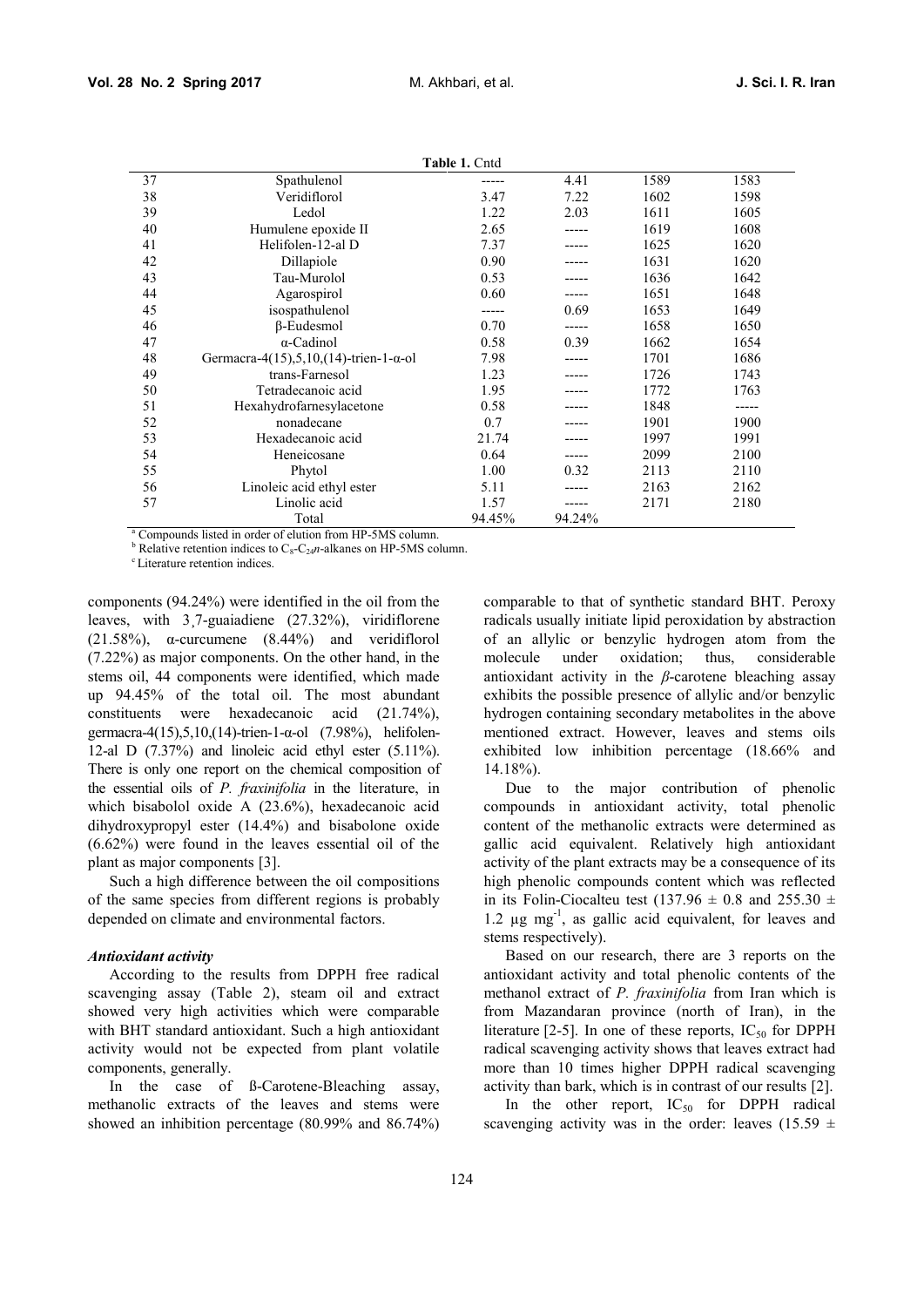|               |                                                           |                                                | <b>Table 2.</b> Effects of P. fraxinifolia Oils and Extracts and Positive Control on the in Vitro Free Radical (DPPH) Scavenging, $\beta$ - |                                                                     |
|---------------|-----------------------------------------------------------|------------------------------------------------|---------------------------------------------------------------------------------------------------------------------------------------------|---------------------------------------------------------------------|
|               | Carotene/Linoleic Acid and Brine Shrimp Lethality Assays. |                                                |                                                                                                                                             |                                                                     |
| <b>Sample</b> | <b>DPPH</b><br>$IC_{50}$ (µg/mL)                          | β-carotene/linoleic acid<br>Inhibition $(\% )$ | Total phenolics $(\mu g/mg)$                                                                                                                | <b>Brine shrimp</b><br>bioassay<br>$\Gamma \cap \text{Im}(m\Gamma)$ |

| эашріс              | $IC_{50}$ (µg/mL) | Inhibition $(\% )$ | Total plicifulles (µg/mg) | <b>UIUASSA</b> V<br>$LC_{50}(\mu\text{g/mL})$ |  |
|---------------------|-------------------|--------------------|---------------------------|-----------------------------------------------|--|
| Leaf Oil            | $43.45 \pm 0.12$  | $18.66 \pm 0.70$   | NA                        | ND <sup>b</sup>                               |  |
| Stem Oil            | $19.25 \pm 0.10$  | $14.18 \pm 0.40$   | NA                        | ND.                                           |  |
| Leaf Extract        | $39.80 \pm 0.09$  | $80.99 \pm 0.60$   | $137.96 \pm 0.80$         | $930 \pm 9$                                   |  |
| <b>Stem Extract</b> | $15.84 \pm 0.08$  | $86.74 \pm 0.80$   | $255.30 \pm 1.20$         | $561 \pm 6$                                   |  |
| BHT                 | $19.72 \pm 0.80$  | $89.32 \pm 0.87$   | NA                        | NA                                            |  |
| Negative control    | $NA^a$            | 0.00               | NA                        | NA                                            |  |

Values V: Values are mean  $\pm$  SD (n = 3), <sup>a</sup>) NA (Not applicable) <sup>b</sup>) ND (Not determined)

| <b>Table 3.</b> Antimicrobial Activities of the Oils and Extracts from <i>Pterocarva fraxinifolia</i> against the Bacteria Strains Tested |  |
|-------------------------------------------------------------------------------------------------------------------------------------------|--|
|                                                                                                                                           |  |

|                      |            | <b>Essential oils</b>    |    |                | <b>Extracts</b> |                |     |             | <b>Antibiotics</b> |     |           |            |                 |     |
|----------------------|------------|--------------------------|----|----------------|-----------------|----------------|-----|-------------|--------------------|-----|-----------|------------|-----------------|-----|
|                      |            | Leaf                     |    | <b>Stem</b>    |                 | Leaf           |     | <b>Stem</b> | <b>Rifampin</b>    |     |           | Gentamicin | <b>Nystatin</b> |     |
| Test microorganisms  |            | $DDa)$ MIC <sup>b)</sup> | DD | <b>MIC</b>     | <b>DD</b>       | MIC            | DD. | MIC         | DD.                | MIC | DD.       | MIC        | <b>DD</b>       | MIC |
| A.brasiliensis       | $ \circ$ ) | $\blacksquare$           |    | $\blacksquare$ | 10              | >500           | ۰   |             |                    |     | 23        | 500        | $NA^d$          | NA  |
| <b>B.subtilis</b>    | 9          |                          |    |                |                 |                |     | ۰           | 13                 | 125 | 21        | 500        | NA.             | NA  |
| E.coli               |            |                          | 11 | 500            | $\blacksquare$  | $\blacksquare$ | 13  | 500         | 11                 | 500 | 20        | 500        | NA              | NA  |
| S.aureus             |            |                          |    |                |                 | $\blacksquare$ | 13  | 250         | 10                 | 500 | 21        | 500        | NA              | NA  |
| k.pneumoniae         |            |                          |    |                |                 |                |     |             | 7                  | 500 | 22        | 250        | NA              | NA  |
| S.epidermidis        | 22         | 250                      | 12 | 500            |                 |                |     | ۰           | 40                 | 500 | 35        | 500        | NA              | NA  |
| S.dysenteriae        |            |                          |    | ٠              | 10              | 500            | 15  | 250         | 8                  | 500 | 18        | 500        | NA              | NA  |
| P.vulgaris           |            |                          |    |                |                 |                | 11  | >500        | 10                 | 500 | 23        | 500        | NA              | NA  |
| S.paratyphi-Aserotyp |            |                          |    |                |                 |                |     |             |                    | 500 | 21        | 500        | NA              | NA  |
| C.albicans           |            |                          |    |                |                 |                |     |             | NA                 | NA  | <b>NA</b> | <b>NA</b>  | 33              | 125 |
|                      |            |                          |    |                |                 |                |     |             |                    |     |           |            |                 |     |

Values are mean  $\pm$  SD (n = 3)

<sup>a</sup>) Inhibition zone in diameter (mm) around the impregnated discs.

b) Minimal Inhibition concentrations (as  $\mu$ g/mL). <sup>c</sup>) A dash (-) indicate no antimicrobial activity.

 $\overrightarrow{d}$ ) NA (not applicable).

0.11) and bark (166.24  $\pm$ 2.30) µg mL<sup>-1</sup>. Also, the total phenolic contents of leaves and bark were 85.93± 2.20 and  $17.88 \pm 1.32$  mg gallic acid equivalent/g of the extract powder [1-4].

Comparing the reported results with those of the present study, it could be seen that *P. fraxinifolia* from Gillan, is more active than that from Mazandaran, and interestingly, total bioactivity of stems is higher than leaves for this chemotype of *P. fraxinifolia*; however, some observed properties may be related to the season of sampling (vegetative stage).

#### *Antimicrobial activity*

The antimicrobial activity of *P. fraxinifolia* volatile fraction and methanolic extracts against a panel of 11 microorganisms was examined and their potencies were assessed both qualitatively and quantitatively by the presence or absence of inhibition zones, zone diameters and MIC values (Table 3). The volatile fraction, showed antimicrobial activities against three of the tested microorganisms. Maximum inhibition zones and minimum MIC values were 22 mm and 250  $\mu$ g/mL, respectively, which showed high sensitivity for *S. epidermidis* microbial strain to the leaves volatile fraction. Although methanolic extract of the plant leaves showed also antimicrobial activities against *A. brasiliensis* and *S. dysenteriae* in both disc diffusion and micro-well dilution tests, stems extract showed stronger and broader spectrum of antimicrobial activity.

To the best of our knowledge, the antimicrobial activity of this plant has not been reported before in the literature and this report is the first one.

#### *Cytotoxic activity*

Brine shrimp lethality bioassay was performed to determine cytotoxic activity of the methanolic extracts.